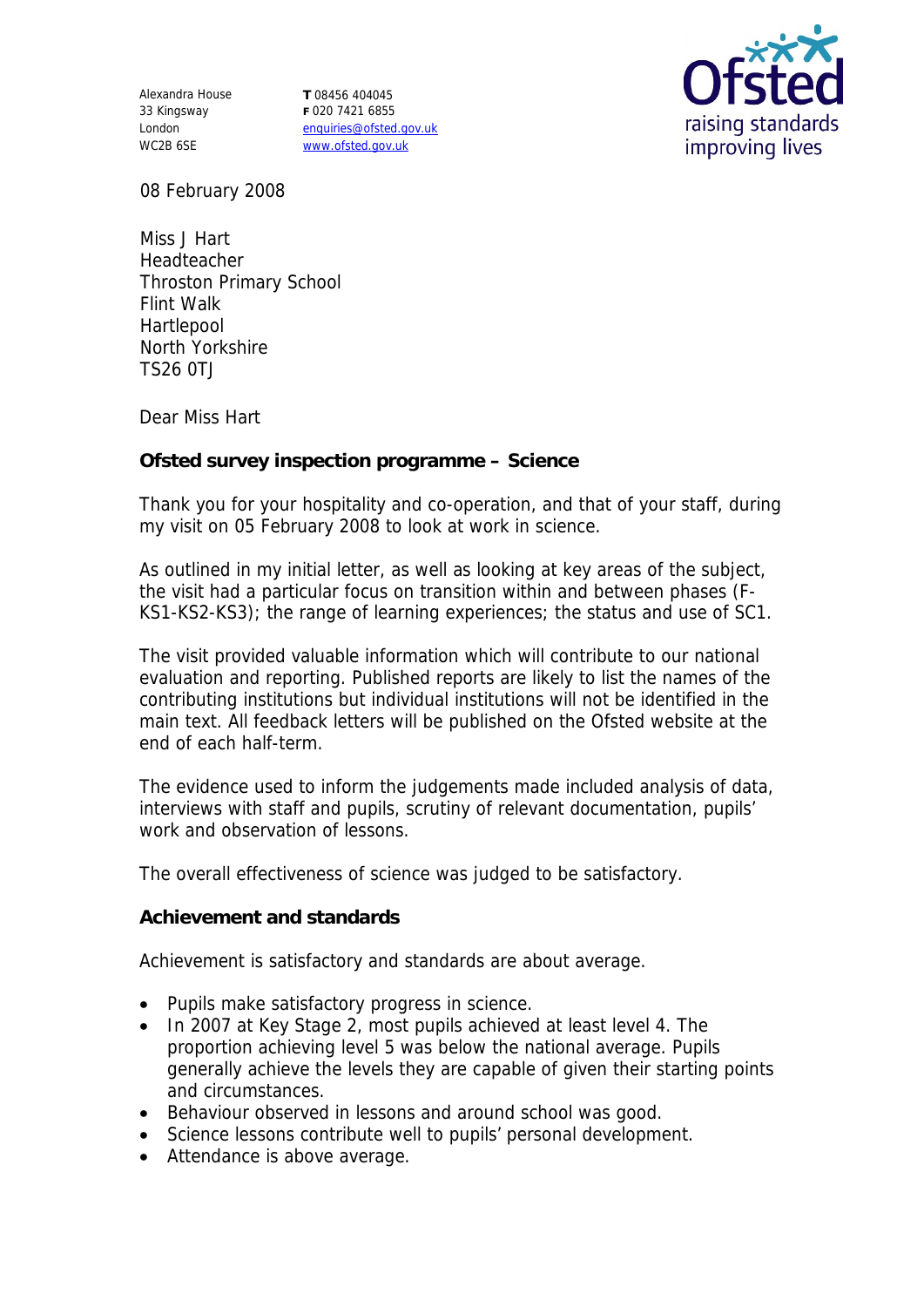## **Quality of teaching and learning of science**

Teaching and learning are satisfactory.

- Lessons are well planned.
- Teachers make good use of electronic whiteboards.
- Lessons include a good range of activities which pupils enjoy.
- Some good use of group discussions was observed.
- In question and answer sessions teachers sometimes do not give enough emphasis to use of correct terminology, or ask further probing questions to help deepen understanding.
- Good use is made of investigative and experimental work.
- Pupils are encouraged to think about their own predictions and to test these.
- Older pupils know the levels they are aiming to achieve.
- In the lessons observed the pace of learning was generally set by a teacher-led, whole class approach.
- There is insufficient emphasis on the development of scientific literacy in lessons.
- There are regular formal assessments.
- The marking of pupils' books rarely makes direct reference to individual targets, and specific guidance on how to improve work is not consistently offered.

## **Quality of the curriculum**

The curriculum in science is good.

- Good use is made of practical and experimental work which promotes enjoyment of science.
- Occasional visits, for example to a local field centre, enhance learning in science.
- Some relevant curricular links are made between science and other subjects.
- There are good opportunities for pupils to work cooperatively in groups in science. These are well managed and promote development of social skills.

**Leadership and management of science**

Leadership and management of science are satisfactory.

- Teachers use an appropriate range of resources for science.
- Day to day management of science is effective.
- The science coordinator maintains exemplary records and documentation which are particularly well organised.
- The coordinator monitors provision in science, for example through monitoring of planning and work scrutiny. Helpful suggestions to teachers are made as a result.
- A particularly good feature of the work of the coordinator is the introduction of pupil focus groups.